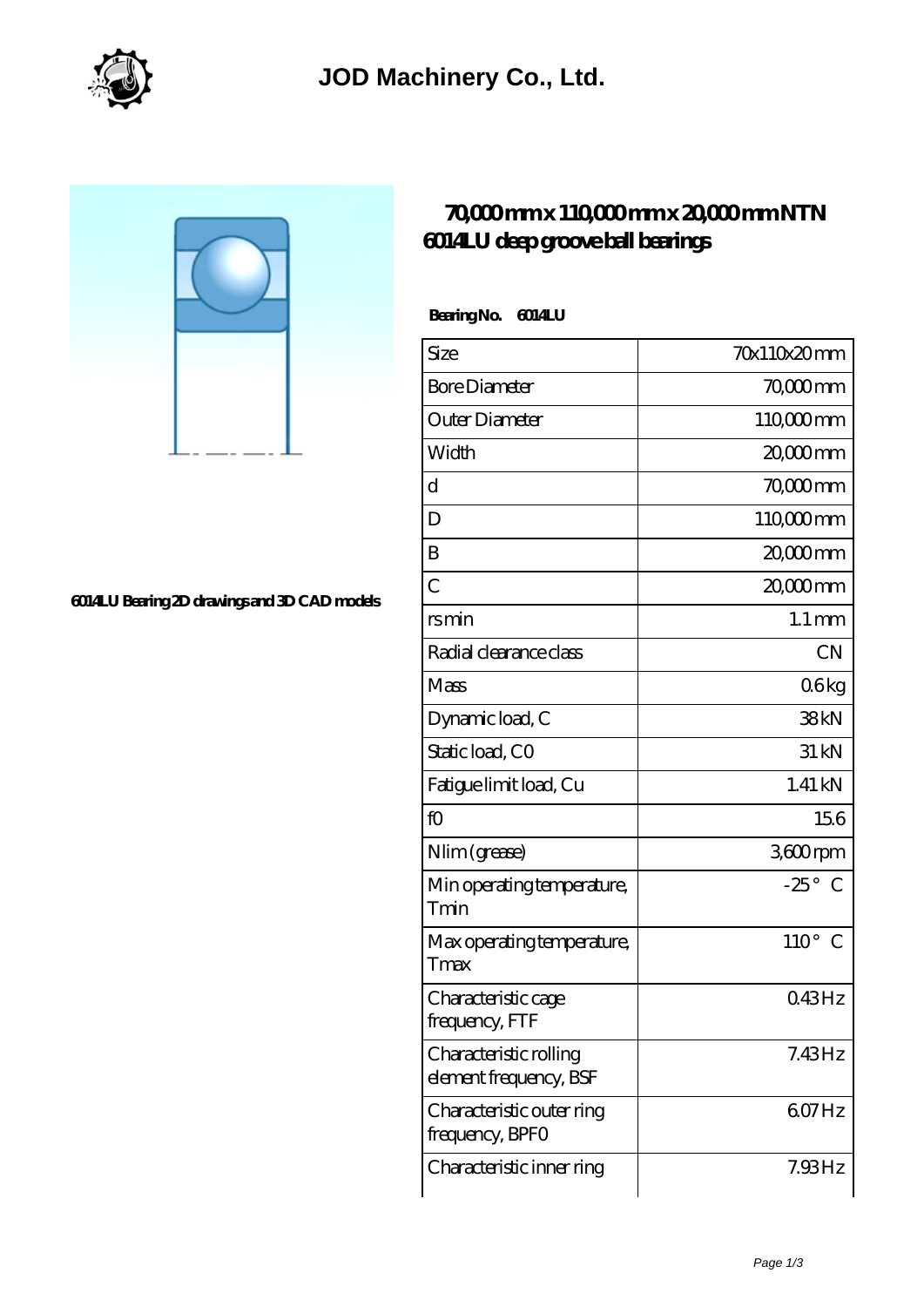

## **[JOD Machinery Co., Ltd.](https://m.virtual-solution.net)**

| frequency, BPFI                    |                                                                                                                                                                                |
|------------------------------------|--------------------------------------------------------------------------------------------------------------------------------------------------------------------------------|
| damin                              | $765$ mm                                                                                                                                                                       |
| damax                              | 80.5mm                                                                                                                                                                         |
| Damax                              | $1035$ mm                                                                                                                                                                      |
| ramax                              | 1 <sub>mm</sub>                                                                                                                                                                |
| Category                           | Single Row Ball Bearings                                                                                                                                                       |
| Inventory                          | 0 <sup>0</sup>                                                                                                                                                                 |
| Manufacturer Name                  | <b>NTN</b>                                                                                                                                                                     |
| Minimum Buy Quantity               | N/A                                                                                                                                                                            |
| Weight / Kilogram                  | 06                                                                                                                                                                             |
| Product Group                      | <b>BOO3O8</b>                                                                                                                                                                  |
| Enclosure                          | 1 Seal                                                                                                                                                                         |
| Precision Class                    | ABEC 1   ISO PO                                                                                                                                                                |
| Maximum Capacity / Filling<br>Slot | No                                                                                                                                                                             |
| Rolling Element                    | <b>Ball Bearing</b>                                                                                                                                                            |
| Snap Ring                          | No                                                                                                                                                                             |
| <b>Internal Special Features</b>   | No                                                                                                                                                                             |
| Cage Material                      | Steel                                                                                                                                                                          |
| Enclosure Type                     | Contact Seal                                                                                                                                                                   |
| <b>Internal Clearance</b>          | CO-Medium                                                                                                                                                                      |
| Inch - Metric                      | Metric                                                                                                                                                                         |
| Long Description                   | 70MM Bore; 110MM<br>Outside Diameter; 20MM<br>Outer Race Diameter; 1<br>Seal; Ball Bearing; ABEC 1<br>ISO PQ No Filling Slot; No<br>Snap Ring, No Internal<br>Special Features |
| Category                           | Single Row Ball Bearing                                                                                                                                                        |
| <b>UNSPSC</b>                      | 31171504                                                                                                                                                                       |
| Harmonized Tariff Code             | 8482105068                                                                                                                                                                     |
| Noun                               | Bearing                                                                                                                                                                        |
| Keyword String                     | Ball                                                                                                                                                                           |
|                                    |                                                                                                                                                                                |